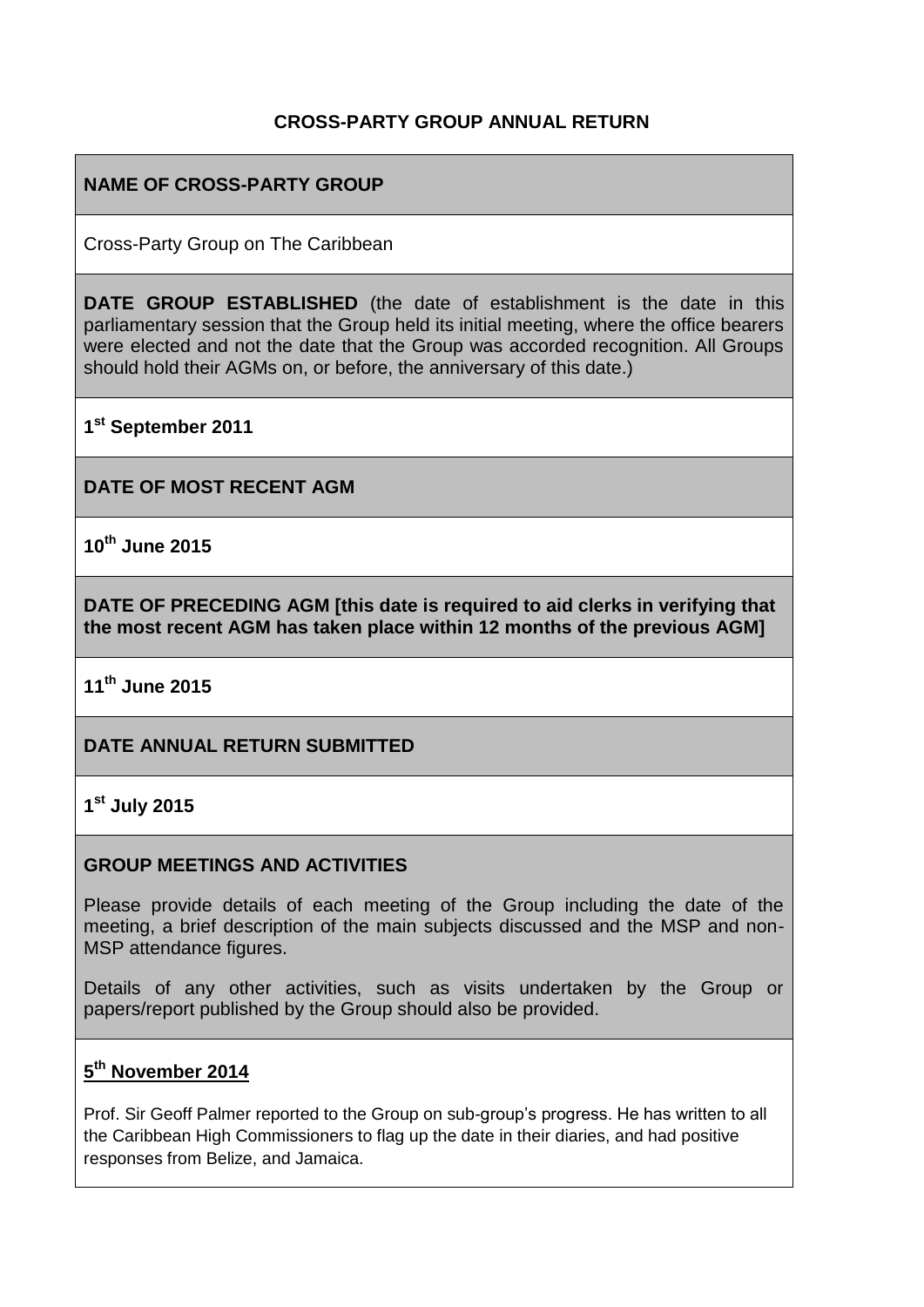Full list of addresses to be forwarded to Margaret Mitchell MSP's office along with draft text for an invitation letter to go from her to the High Commissioners. Carol to forward address list, from notes from Sir Geoff.

Margaret Mitchell MSP repeated that she thought SE business links and CBI should be invited.

Presentation made by Dr Paul Sutton, a professor and academic expert on the Caribbean. He discussed links between Scotland and the Caribbean and mentioned that Dominica has an offshore medical school training USA doctors.

#### **MSP's Attending: 2 Non MSPs: 9**

## **19th March 2015**

Stewart Maxwell MSP was elected as Vice Convener of the CPG. Margaret Mitchell MSP then explained that very few High Commissioners were able to take up our invitation to an event in the Scottish Parliament, so it had to be cancelled. A whisky tasting had been offered by the Scotch Whisky Society and Edrington distillers.

Ian Gittens offered to host a dinner for the High Commissioners in future, if required. Margaret Mitchell MSP suggested maybe a less ambitious agenda for us to organise next time if this event is repeated. Diane Abbott MP had been interested to attend.

**Presentation to the CPG by Gerry McKenna** who discussed his construction business in Jamaica. It consists of a social housing project. He credited Jampro at the last High Commissioner's event as being pivotal in how this project had developed.

## **MSP's Attending: 2 Non MSPs: 8**

### **10th June 2015**

This meeting also incorporated the AGM. The treasurer reported on the financial situation of the group and requested that members pay their annual subscription fees of £10 to cover refreshments at the meetings. The bank balance was £40.

The following office-bearers were elected: Convener: Margaret Mitchell MSP Vice Convener: Stewart Maxwell MSP Secretary: Carol Anderson Treasurer: Professor Sir Geoff Palmer

The work programme for 2015/16 was discussed. Prof. Sir Geoff mentioned an event planned during the Edinburgh Festival in the Scottish Parliament, with himself and Sir Tom Devine = "Slavery in the Caribbean".

Suggested speakers for future events included Chef Paul Wedgwood of Wedgwood the Restaurant in Royal Mile Edinburgh who has invested in business in Barbados. Louise Welsh of Empire Café event was suggested and committee member Michael Kane of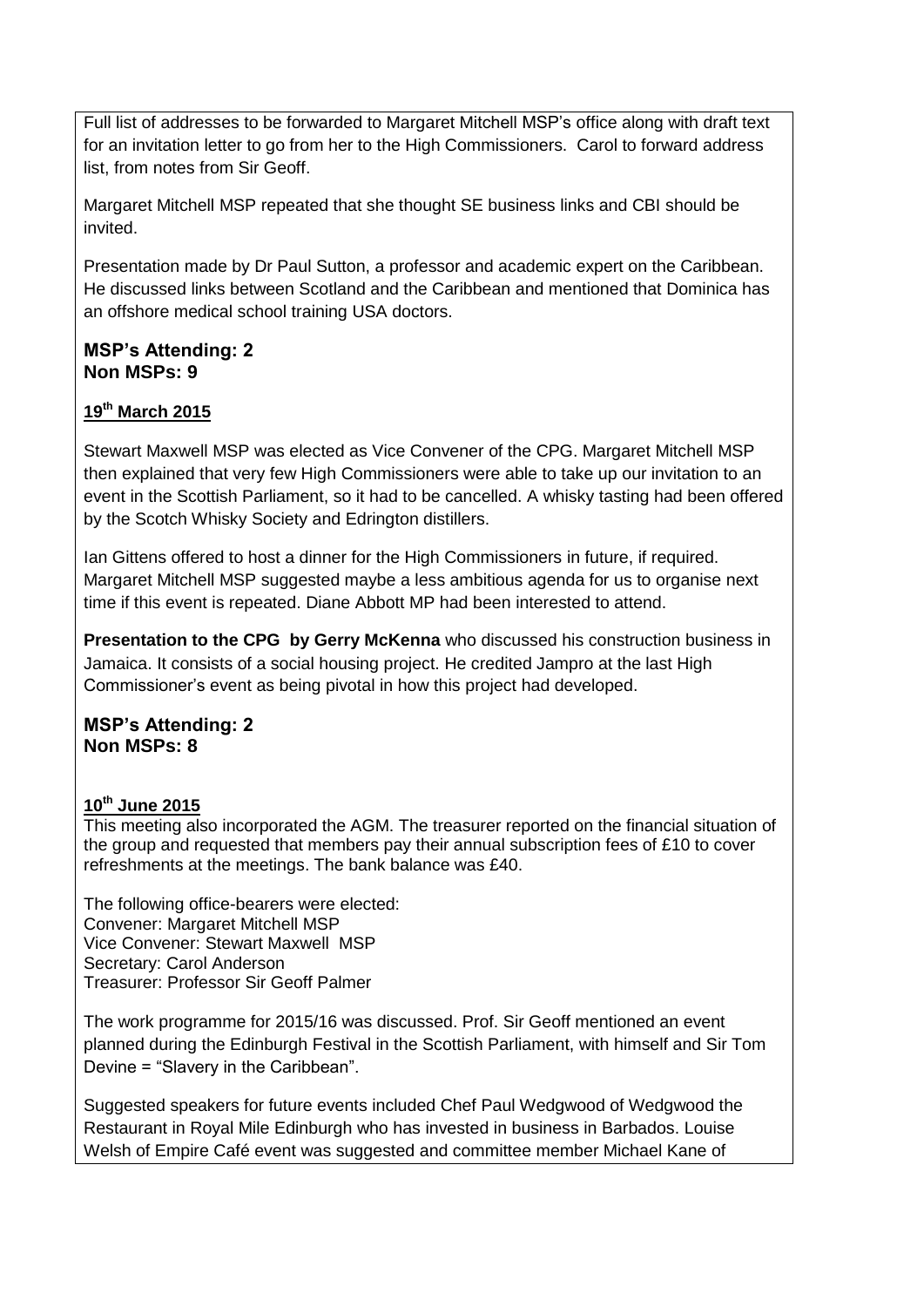Isochon who does business in Jamaica as future speakers at events.

Agreed that Secretary would write to all the High Commissioners and invite them to join our meetings if they happen to be in Scotland at any time in the near future, or if they are planning a visit to Scotland for us to welcome them to a special meeting, individually.

Presentations from Iona McIntyre and Nicola Frith from the University of Edinburgh who talked about their work and the university links between the French and Spanish Caribbean. They also discussed a future event  $5<sup>th</sup> - 7<sup>th</sup>$  Nov, Reparations about the past and the future. This event will touch on colonial history and slavery at the University of Edinburgh. This year is the 150<sup>th</sup> anniversary of the 13<sup>th</sup> Amendment in the USA.

The CPG congratulated Prof.Sir Geoff as he has been awarded an Honorary Degree from the University of the West Indies, which has come through his position as Emeritus Professor at Heriot Watt University.

**MSP's Attending: 2 Non MSPs: 9**

# **MSP MEMBERS OF THE GROUP**

Please provide names and party designation of all MSP members of the Group.

Margaret Mitchell (Scottish Conservative & Unionist Party)

Stewart Maxwell (SNP)

Linda Fabiani (SNP)

David Stewart (Scottish Labour)

Tavish Scott (Scottish Liberal Democrat)

# **NON-MSP MEMBERS OF THE GROUP**

For organisational members please provide only the name of the organisation, it is not necessary to provide the name(s) of individuals who may represent the organisation at meetings of the Group.

| <b>Individuals</b> | Carol Anderson - secretary         |
|--------------------|------------------------------------|
|                    | Prof. Sir Geoff Palmer - treasurer |
|                    | <b>Ian Gittens</b>                 |
|                    | Janice Hogarth                     |
|                    | <b>Michael Kane</b>                |
|                    | <b>Alistair Stirling</b>           |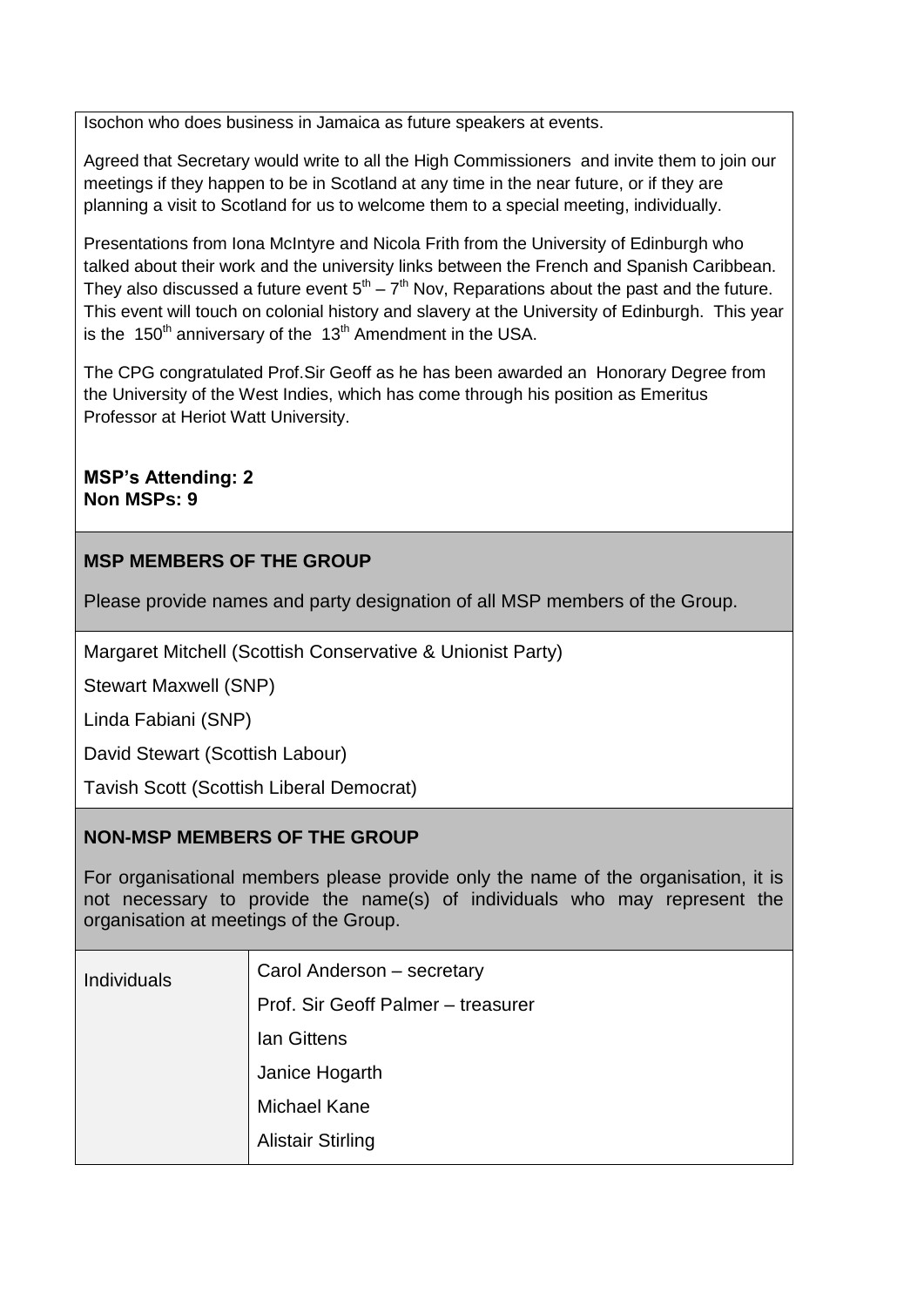|               | Victoria Lee                           |
|---------------|----------------------------------------|
|               | Robin Irvine                           |
|               | <b>Bill Flockhart</b>                  |
|               | <b>Duncan Turnbull</b>                 |
|               | Gerry McKenna                          |
| Organisations | The Scotch Whisky Association          |
|               | The Caribbean Council                  |
|               | <b>Visit Barbados</b>                  |
|               | African and Caribbean Network          |
|               | Scottish Passenger Agents' Association |
|               |                                        |

# **GROUP OFFICE BEARERS**

Please provide names for all office bearers. The minimum requirement is that two of the office bearers are MSPs and one of these is Convener – beyond this it is a matter for the Group to decide upon the office bearers it wishes to have. It is permissible to have more than one individual elected to each office, for example, coconveners or multiple deputy conveners.

| Convener               | Margaret Mitchell MSP             |
|------------------------|-----------------------------------|
| <b>Deputy Convener</b> | <b>Stewart Maxwell MSP</b>        |
| Secretary              | <b>Carol Anderson</b>             |
| <b>Treasurer</b>       | <b>Professor Sir Geoff Palmer</b> |

# **FINANCIAL BENEFITS OR OTHER BENEFITS RECEIVED BY THE GROUP**

Please provide details of any financial or material benefit(s) received from a single source in a calendar year which has a value, either singly or cumulatively, of more than £500. This includes donations, gifts, hospitality or visits and material assistance such as secretariat support.

Details of material support should include the name of the individual providing support, the value of this support over the year, an estimate of the time spent providing this support and the name of the organisation that this individual is employed by / affiliated to in providing this support.

Groups should provide details of the date on which the benefit was received, the